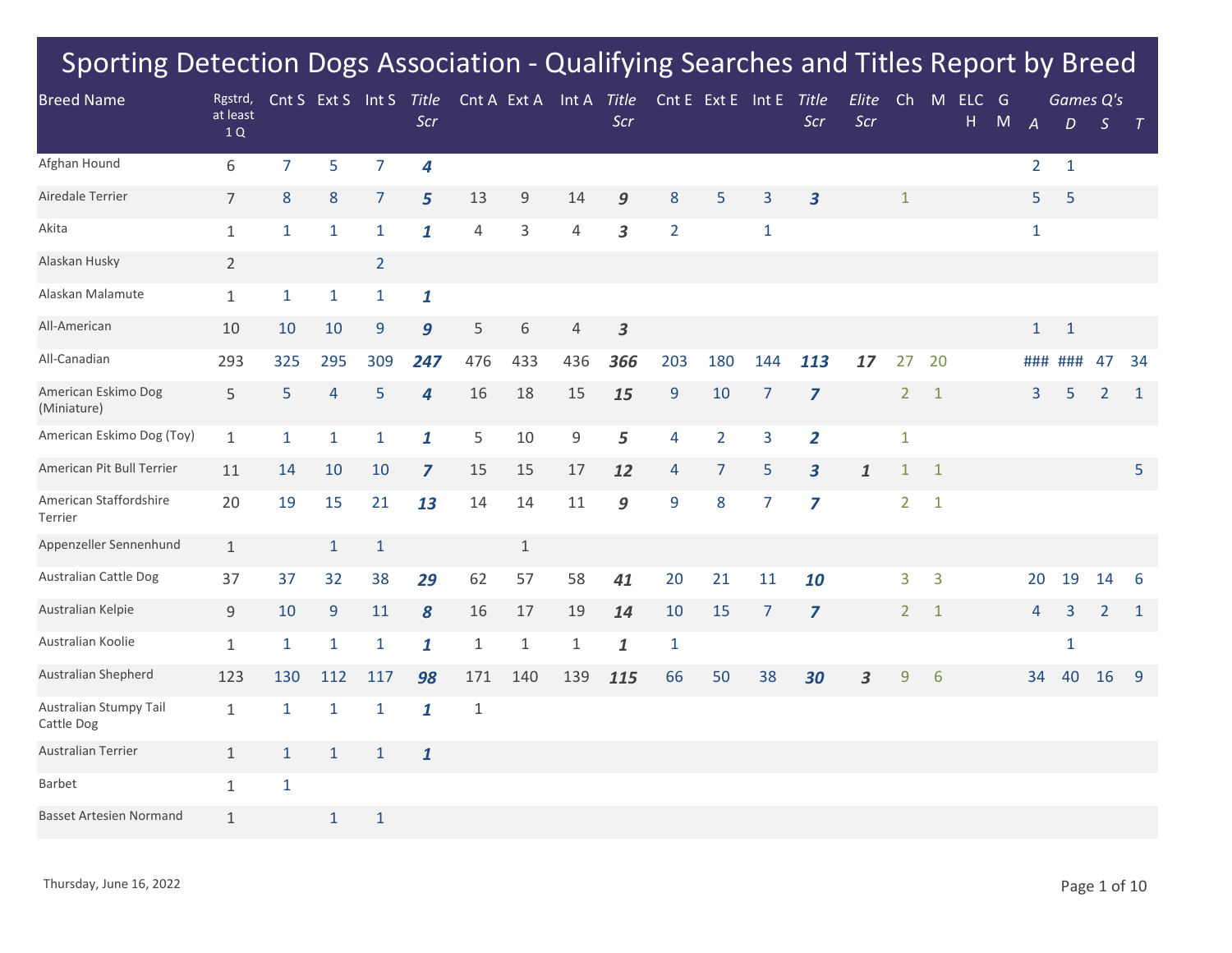| <b>Breed Name</b>                            | Rgstrd,        |                | Cnt S Ext S Int S |                | <b>Title</b>   |                |                | Cnt A Ext A Int A Title |                    |                | Cnt E Ext E Int E |              | <b>Title</b> | Elite                   | Ch             | M              | $ELC$ G |   |                |    | Games Q's      |              |
|----------------------------------------------|----------------|----------------|-------------------|----------------|----------------|----------------|----------------|-------------------------|--------------------|----------------|-------------------|--------------|--------------|-------------------------|----------------|----------------|---------|---|----------------|----|----------------|--------------|
|                                              | at least<br>1Q |                |                   |                | Scr            |                |                |                         | Scr                |                |                   |              | Scr          | Scr                     |                |                | H       | M | $\overline{A}$ | D  | $\mathcal{S}$  | $\top$       |
| <b>Basset Hound</b>                          | $\overline{7}$ | $\overline{7}$ | 4                 | 6              | 4              | 17             | 14             | 17                      | 14                 | $\overline{7}$ | 8                 | 8            | 6            |                         | $\overline{2}$ | $\mathbf{1}$   |         |   | $\overline{7}$ | 5  | 3              | 5            |
| <b>Beagle</b>                                | 43             | 49             | 45                | 48             | 40             | 54             | 51             | 53                      | 45                 | 23             | 24                | 21           | 21           | $\overline{\mathbf{3}}$ | 6              | $\overline{4}$ |         |   | 8              | 8  | 5              | $\mathbf{1}$ |
| <b>Bearded Collie</b>                        | 3              | 4              | $\overline{2}$    | $\overline{2}$ | $\overline{2}$ | 4              | 3              | 5                       | 3                  |                |                   |              |              |                         |                |                |         |   |                |    |                |              |
| Beauceron                                    | 3              | 3              | $\overline{2}$    | 3              | $\overline{2}$ |                |                |                         |                    |                |                   |              |              |                         |                |                |         |   |                |    |                |              |
| <b>Belgian Shepherd Dog</b><br>(Groenendael) | 13             | 16             | 13                | 12             | 11             | 53             | 52             | 57                      | 50                 | 22             | 17                | 16           | 13           | $\overline{2}$          | 4              | $\overline{4}$ |         |   | 10             | 9  | 5              |              |
| <b>Belgian Shepherd Dog</b><br>(Laekenois)   | $\mathbf{1}$   | $\mathbf{1}$   | $\mathbf{1}$      | $\mathbf{1}$   | $\mathbf{1}$   |                |                |                         |                    |                |                   |              |              |                         |                |                |         |   |                |    |                |              |
| <b>Belgian Shepherd Dog</b><br>(Malinois)    | 80             | 91             | 80                | 78             | 71             | 157            | 147            | 149                     | 126                | 54             | 60                | 40           | 39           | 5                       | 11             | $\overline{9}$ |         |   | 35             | 40 | 16             | 11           |
| <b>Belgian Shepherd Dog</b><br>(Tervuren)    | 31             | 34             | 31                | 29             | 27             | 56             | 45             | 51                      | 37                 | 27             | 24                | 15           | 15           |                         | 3              | $\overline{2}$ |         |   | 14             | 13 | 3              | $\mathbf{1}$ |
| Berger des Pyrenees                          | 3              | 3              | $\overline{2}$    | 3              | $\overline{2}$ | $\overline{4}$ | $\overline{2}$ | $\mathbf{1}$            | $\pmb{\mathit{1}}$ |                |                   |              |              |                         |                |                |         |   |                |    |                |              |
| <b>Berger Picard</b>                         | 3              | $\overline{3}$ | 4                 | 3              | $\overline{2}$ | 6              | 6              | 5                       | 5                  | $\mathbf{1}$   | $\mathbf{1}$      |              |              |                         |                |                |         |   | 3              | 3  | 3              |              |
| <b>Bernese Mountain Dog</b>                  | 29             | 29             | 26                | 30             | 24             | 58             | 54             | 55                      | 48                 | 28             | 20                | 20           | 18           | 1                       | $\overline{4}$ | $\overline{2}$ |         |   | 14             | 16 | $\overline{7}$ | 6            |
| <b>Bichon Frise</b>                          | 4              | $\overline{4}$ | 3                 | $\overline{4}$ | $\overline{2}$ | $\overline{2}$ |                |                         |                    |                |                   |              |              |                         |                |                |         |   | $\mathbf{1}$   |    |                |              |
| <b>Black Russian Terrier</b>                 | $\mathbf{1}$   | $\mathbf{1}$   |                   |                |                |                |                |                         |                    |                |                   |              |              |                         |                |                |         |   |                |    |                |              |
| Bloodhound                                   | $\overline{2}$ | $\overline{3}$ | $\mathbf{1}$      | $\overline{2}$ | $\mathbf{1}$   | $\mathbf 1$    | $1\,$          | $\overline{2}$          | $\pmb{\mathit{1}}$ |                |                   |              |              |                         |                |                |         |   |                |    |                |              |
| Boerboel                                     | $\overline{2}$ | 3              | $\overline{2}$    | $\mathbf{1}$   | $\mathbf{1}$   |                |                |                         |                    |                |                   |              |              |                         |                |                |         |   |                |    |                |              |
| <b>Bohemian Shepherd</b>                     | $\mathbf{1}$   | $\mathbf{1}$   | $\mathbf{1}$      | $\overline{2}$ | $\mathbf{1}$   | $1\,$          | $1\,$          | $\mathbf{1}$            | 1                  | $\mathbf{1}$   | $\mathbf{1}$      | $\mathbf{1}$ | $\mathbf{1}$ |                         |                |                |         |   |                |    |                |              |
| <b>Border Collie</b>                         | 114            | 122            | 105               | 109            | 92             | 182            | 162            | 174                     | 131                | 101            | 57                | 53           | 40           | 7                       | 11             |                |         | 1 | 50             | 44 | 15             | 25           |
| <b>Border Terrier</b>                        | 23             | 28             | 23                | 26             | 21             | 53             | 46             | 45                      | 37                 | 31             | 18                | 14           | 12           |                         | 3              | $\mathbf{1}$   |         |   | $\overline{7}$ | 10 | $\overline{3}$ |              |
| Borzoi                                       | 3              | 3              | $\overline{2}$    | 3              | $\overline{2}$ | $\mathbf{1}$   |                | $\mathbf{1}$            |                    |                |                   |              |              |                         |                |                |         |   |                |    |                |              |
| <b>Boston Terrier</b>                        | 11             | 14             | 11                | 11             | 10             | 17             | 15             | 16                      | 11                 | 13             | 8                 | 4            | 4            | 1                       | 1              | 1              |         |   | 5              | 6  | 4              | 3            |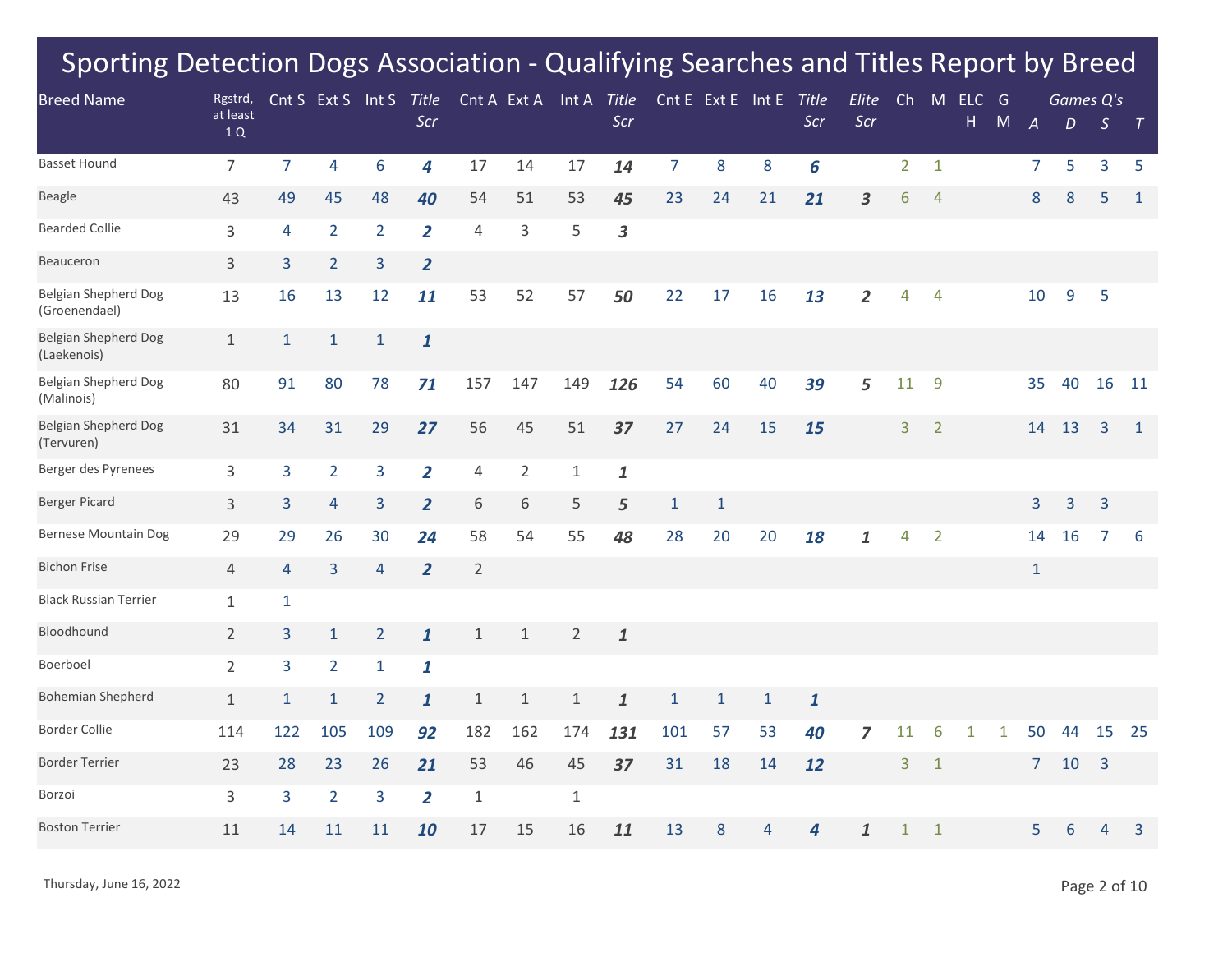| <b>Breed Name</b>                       | Rgstrd,        |                | Cnt S Ext S Int S |              | <b>Title</b>                |              | Cnt A Ext A      | Int A Title    |                    |                  | Cnt E Ext E Int E |                | Title                   | Elite          | Ch             | M              | $ELC$ G      |              |                | Games Q's      |               |                |
|-----------------------------------------|----------------|----------------|-------------------|--------------|-----------------------------|--------------|------------------|----------------|--------------------|------------------|-------------------|----------------|-------------------------|----------------|----------------|----------------|--------------|--------------|----------------|----------------|---------------|----------------|
|                                         | at least<br>1Q |                |                   |              | Scr                         |              |                  |                | Scr                |                  |                   |                | Scr                     | Scr            |                |                | Н.           | ${\sf M}$    | $\overline{A}$ | D              | $\mathcal{S}$ | $\top$         |
| Bouvier des Flandres                    | 20             | 25             | 17                | 24           | 16                          | 34           | 29               | 32             | 26                 | 16               | 13                | 14             | 12                      |                | 3              | $\overline{2}$ |              |              | 3              | $\overline{3}$ |               |                |
| <b>Boxer</b>                            | 37             | 46             | 36                | 38           | 31                          | 50           | 38               | 46             | 32                 | 14               | 11                | 6              | 5                       |                | $\overline{2}$ | $\mathbf{1}$   |              |              | 3              | 3              | $\mathbf{1}$  |                |
| <b>Braque Français (Pyrenees)</b>       | $\mathbf{1}$   | $\mathbf{1}$   | $\mathbf{1}$      | $\mathbf{1}$ | $\mathbf{1}$                |              |                  |                |                    |                  |                   |                |                         |                |                |                |              |              |                |                |               |                |
| <b>Bull Terrier</b>                     | $\overline{4}$ | $\overline{7}$ | 4                 | 6            | 4                           | 10           | 7                | $\overline{7}$ | 7                  | 5                | 5                 | 3              | $\overline{\mathbf{3}}$ | 1              | $\mathbf{1}$   | 1              |              |              | 3              | 3              | 3             | 3              |
| <b>Bull Terrier (Miniature)</b>         | $\mathbf{1}$   | $\mathbf{1}$   | $\mathbf{1}$      | $\mathbf{1}$ | $\mathbf{1}$                |              |                  |                |                    |                  |                   |                |                         |                |                |                |              |              |                |                |               |                |
| <b>Bulldog (American)</b>               | 10             | 11             | 10                | 9            | 8                           | 10           | 11               | 10             | 10                 | 4                | 8                 | 5              | $\overline{4}$          | $\overline{z}$ | $\mathbf{1}$   | $\mathbf{1}$   | $\mathbf{1}$ | $\mathbf{1}$ |                |                |               |                |
| Bulldog (English)                       | 6              | $\overline{7}$ | 4                 | 6            | 4                           | 9            | $\,8\,$          | $8\,$          | $\overline{z}$     | $6\,$            | 6                 | 3              | $\overline{\mathbf{3}}$ |                | $\mathbf{1}$   | $\mathbf{1}$   |              |              |                |                |               |                |
| <b>Bullmastiff</b>                      | $8\,$          | 10             | $\bf 8$           | 8            | 8                           | 20           | 19               | 21             | 18                 | $9\,$            | $9\,$             | 7              | $\overline{z}$          | 4              | 2              | $\overline{2}$ |              |              | 5              | 3              | 3             | $\overline{2}$ |
| Cairn Terrier                           | 17             | 24             | 21                | 22           | 17                          | 28           | 27               | 23             | 20                 | 11               | $\overline{7}$    | 8              | 6                       |                | $\overline{2}$ | $\mathbf{1}$   |              |              |                |                |               |                |
| Canadian Eskimo Dog                     | $\mathbf{1}$   | 3              |                   | $\mathbf{1}$ |                             |              |                  |                |                    |                  |                   |                |                         |                |                |                |              |              |                |                |               |                |
| Cane Corso                              | 6              | 4              | 4                 | 5            | $\overline{2}$              | 10           | 10               | 9              | 9                  | 13               | 4                 | 4              | 4                       |                | $\mathbf{1}$   | $\mathbf{1}$   |              |              | $\overline{3}$ |                |               | 3              |
| Catahoula Leopard Dog                   | $\overline{4}$ | 3              | $\overline{2}$    | 3            | $\overline{2}$              | 5            | $\boldsymbol{7}$ | 5              | 4                  | $\mathbf{1}$     | $\mathbf{1}$      |                |                         |                |                |                |              |              |                |                |               |                |
| <b>Cavalier King Charles</b><br>Spaniel | 13             | 16             | 15                | 15           | 11                          | 24           | 17               | 17             | 14                 | $\boldsymbol{9}$ | 3                 | 4              | $\mathbf{1}$            |                |                |                |              |              | 4              | 5              |               | $\overline{2}$ |
| Cesky Terrier                           | $\mathbf{1}$   | $\mathbf{1}$   | $\mathbf{1}$      | $\mathbf{1}$ | $\mathbf{1}$                | $\mathbf{1}$ |                  | $\mathbf{1}$   |                    |                  |                   |                |                         |                |                |                |              |              |                |                |               |                |
| Chihuahua                               | 5              | 4              | 5                 | 4            | 4                           | $17\,$       | 16               | 13             | 13                 | 5                | 5                 | 5              | 5                       |                | $\mathbf{1}$   | $\mathbf{1}$   |              |              | $\overline{3}$ | 4              | 4             | $\overline{4}$ |
| Chihuahua (Long Coat)                   | $\mathbf{1}$   | $\mathbf{1}$   | $\mathbf{1}$      | $\mathbf{1}$ | $\mathbf{1}$                | 3            | $\mathbf{1}$     | $1\,$          | $\pmb{\mathit{1}}$ |                  |                   |                |                         |                |                |                |              |              |                | $\overline{2}$ |               |                |
| Chihuahua (Short Coat)                  | 4              | 4              | 3                 | 3            | 3                           | 3            | 3                | $\overline{2}$ | $\overline{2}$     | $\mathbf{1}$     | $\mathbf{1}$      | $\mathbf{1}$   | $\mathbf{1}$            |                |                |                |              |              | $\overline{2}$ | $\overline{2}$ |               | $\mathbf{1}$   |
| <b>Chinese Crested Dog</b>              | $8\,$          | 9              | 6                 | $9$          | $\overline{\boldsymbol{4}}$ | 6            | $\overline{4}$   | 6              | $\mathbf{3}$       | 3                | $1\,$             | $\mathbf{1}$   | $\mathbf{1}$            |                |                |                |              |              | $\mathbf{1}$   | $\mathbf{1}$   |               |                |
| Collie (Rough)                          | 13             | 14             | 14                | 14           | 14                          | 16           | 11               | 10             | 8                  | 5                | 6                 | $\overline{2}$ | $\overline{2}$          |                | $\mathbf{1}$   |                |              |              | 5              | $\mathbf{1}$   |               |                |
| Collie (Smooth)                         | $\overline{7}$ | $\bf 8$        | 6                 | 6            | 6                           | 18           | 19               | 19             | 17                 | 12               | 10                | 8              | 8                       |                | $\overline{2}$ | $\mathbf{1}$   |              |              | $\overline{3}$ | $\overline{4}$ |               | $\overline{2}$ |
| Coolie                                  | $\mathbf{1}$   | $\mathbf{1}$   | $\mathbf{1}$      | $\mathbf{1}$ | $\mathbf{1}$                | $\mathbf{1}$ | $1\,$            | $\mathbf{1}$   | $\mathbf{1}$       |                  |                   |                |                         |                |                |                |              |              |                |                |               |                |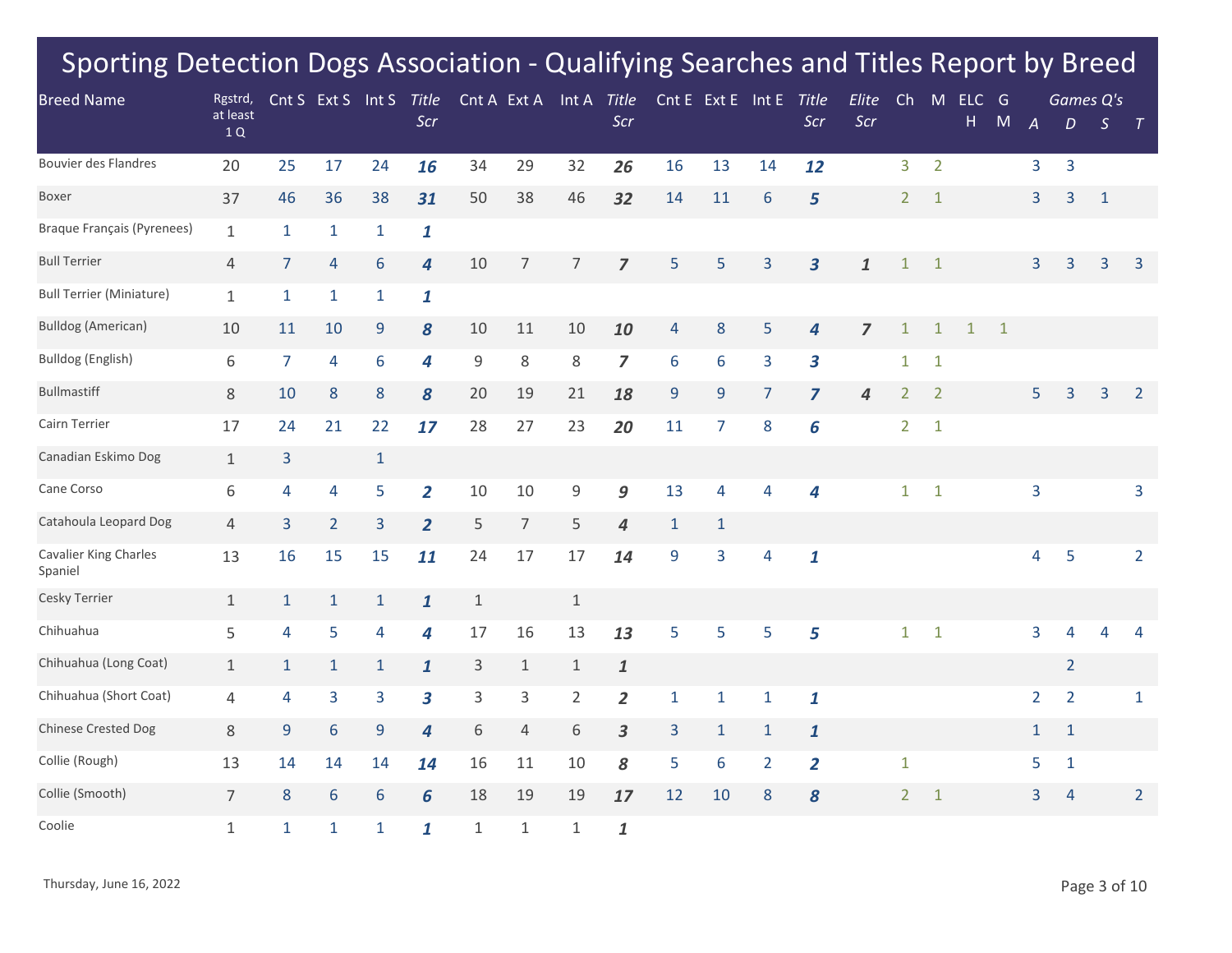| <b>Breed Name</b>                    | Rgstrd,        |                | Cnt S Ext S Int S |                | Title                   |                |                | Cnt A Ext A Int A Title |                         |                | Cnt E Ext E Int E |                | Title                   | Elite          | Ch             | M              | ELC          | G            |                  | Games Q's      |               |                |
|--------------------------------------|----------------|----------------|-------------------|----------------|-------------------------|----------------|----------------|-------------------------|-------------------------|----------------|-------------------|----------------|-------------------------|----------------|----------------|----------------|--------------|--------------|------------------|----------------|---------------|----------------|
|                                      | at least<br>1Q |                |                   |                | Scr                     |                |                |                         | Scr                     |                |                   |                | Scr                     | Scr            |                |                | Н            | ${\sf M}$    | $\boldsymbol{A}$ | D              | $\mathcal{S}$ | $\top$         |
| Coonhound (Black & Tan)              | $\mathbf{1}$   | 2 <sup>1</sup> | $\overline{2}$    | $\overline{2}$ | $\overline{2}$          | $\overline{2}$ | $1\,$          |                         |                         |                |                   |                |                         |                |                |                |              |              |                  |                |               |                |
| Coonhound (Redbone)                  | $\overline{2}$ | $\overline{2}$ | $\overline{2}$    | $\overline{2}$ | $\overline{2}$          | $\mathbf{1}$   | $\mathbf{1}$   | $\mathbf{1}$            | $\mathbf{1}$            |                |                   |                |                         |                |                |                |              |              |                  |                |               |                |
| Coton de Tulear                      | $\overline{2}$ | $\overline{2}$ | $\overline{2}$    | 3              | $\mathbf{1}$            |                |                |                         |                         |                |                   |                |                         |                |                |                |              |              |                  |                |               |                |
| Coydog                               | $\mathbf{1}$   | 3              | $\overline{2}$    | $\mathbf{1}$   | $\mathbf{1}$            |                |                |                         |                         |                |                   |                |                         |                |                |                |              |              |                  |                |               |                |
| Dachshund (Miniature<br>Long-Haired) | $8\,$          | 10             | 11                | 12             | 9                       | 24             | 14             | 12                      | 11                      | 10             | 3                 | 3              | $\overline{\mathbf{3}}$ |                | $\mathbf{1}$   |                |              |              | 3                | 3              | $\mathbf{1}$  | $\mathbf{1}$   |
| Dachshund (Miniature<br>Smooth)      | 6              | 9              | $\overline{7}$    | $\overline{7}$ | 5                       | 10             | 6              | 6                       | 6                       | $\overline{2}$ |                   |                |                         |                |                |                |              |              | $\mathbf{1}$     | $\overline{2}$ |               | $\overline{2}$ |
| Dachshund (Standard Long-<br>Haired) | $\mathbf{1}$   | $\mathbf{1}$   | $\mathbf{1}$      | $\mathbf{1}$   | $\mathbf{1}$            |                |                |                         |                         |                |                   |                |                         |                |                |                |              |              |                  |                |               |                |
| Dachshund (Standard<br>Smooth)       | 4              | 4              | 3                 | 4              | $\overline{\mathbf{3}}$ | 3              | $\mathsf 3$    | 3                       | $\overline{\mathbf{3}}$ | $\overline{2}$ | $\mathbf{1}$      | $\overline{2}$ | $\mathbf{1}$            |                |                |                |              |              |                  |                |               |                |
| Dachshund (Standard Wire-<br>Haired) | $\overline{2}$ | $\overline{3}$ | $\mathbf{1}$      | $\overline{2}$ | $\mathbf{1}$            | $\mathbf{1}$   | $1\,$          | $\mathbf{1}$            | $\mathbf{1}$            |                |                   |                |                         |                |                |                |              |              |                  |                |               |                |
| Dalmatian                            | 13             | 14             | 12                | 13             | 9                       | 23             | 27             | 22                      | 19                      | 6              | 8                 | $\overline{7}$ | 5                       |                | $\overline{2}$ | $\mathbf{1}$   |              |              | $\overline{7}$   | 9              | 5             |                |
| Dandie Dinmont Terrier               | $\overline{2}$ | $\overline{2}$ | $\overline{2}$    | $\overline{2}$ | $\overline{2}$          | $\overline{2}$ | $\overline{2}$ | $\overline{2}$          | $\overline{2}$          |                |                   |                |                         |                |                |                |              |              |                  |                |               |                |
| Desi Dog                             | $\mathbf{1}$   | $\overline{2}$ | $\mathbf{1}$      | $\overline{2}$ | $\mathbf{1}$            |                |                |                         |                         |                |                   |                |                         |                |                |                |              |              | $\mathbf 1$      |                |               |                |
| Deutscher Jagdterrier                | $\mathbf{1}$   | $\mathbf{1}$   | $\mathbf{1}$      | $\mathbf{1}$   | $\mathbf{1}$            | $\mathbf{1}$   | $\mathbf{1}$   |                         |                         |                |                   |                |                         |                |                |                |              |              |                  |                |               |                |
| Doberman Pinscher                    | 66             | 71             | 59                | 63             | 53                      | 69             | 60             | 69                      | 50                      | 23             | 16                | 11             | 10                      | $\overline{2}$ | 3              | $\overline{2}$ |              |              | 8                | 9              | 1             | 4              |
| Donovan Pinscher                     | 3              | $\overline{3}$ | $\overline{2}$    | 4              | $\overline{2}$          | 3              | $\mathsf 3$    | $\mathsf{3}$            | $\mathbf{3}$            |                |                   |                |                         |                |                |                |              |              | $\mathbf{1}$     |                |               |                |
| Dutch Sheepdog                       | $\overline{2}$ | $\overline{2}$ | $\overline{2}$    | $\overline{2}$ | $\overline{2}$          | $\overline{2}$ | $\overline{2}$ | 3                       | $\overline{2}$          | $\mathbf{1}$   |                   | $\mathbf{1}$   |                         |                |                |                |              |              |                  |                |               |                |
| Dutch Shepherd                       | 18             | 21             | 18                | 22             | 16                      | 44             | 39             | 43                      | 36                      | 21             | 20                | 16             | 15                      | 20             | $\overline{4}$ | 4              | 3            | 3            | $\overline{7}$   | 7              | 5             | $\mathbf{1}$   |
| English Shepherd                     | 4              | 6              | 5                 | 5              | 5                       | 21             | 21             | 20                      | 20                      | 13             | $\overline{9}$    | 9              | 8                       | 6              | $\overline{2}$ | 1              | $\mathbf{1}$ | $\mathbf{1}$ | 3                | 3              |               |                |
| Entlebucher Mountain Dog             | $\mathsf{3}$   | $\overline{3}$ | $\overline{2}$    | $\overline{2}$ | $\overline{2}$          |                |                |                         |                         |                |                   |                |                         |                |                |                |              |              |                  |                |               |                |
| Finnish Lapphund                     | 6              | 6              | 5                 | 6              | 5                       | 19             | 19             | 23                      | 17                      | 10             | 7                 | 7              | 7                       | 2              | $\overline{2}$ | $\overline{2}$ |              |              | 7                | 5              | 5             | 2              |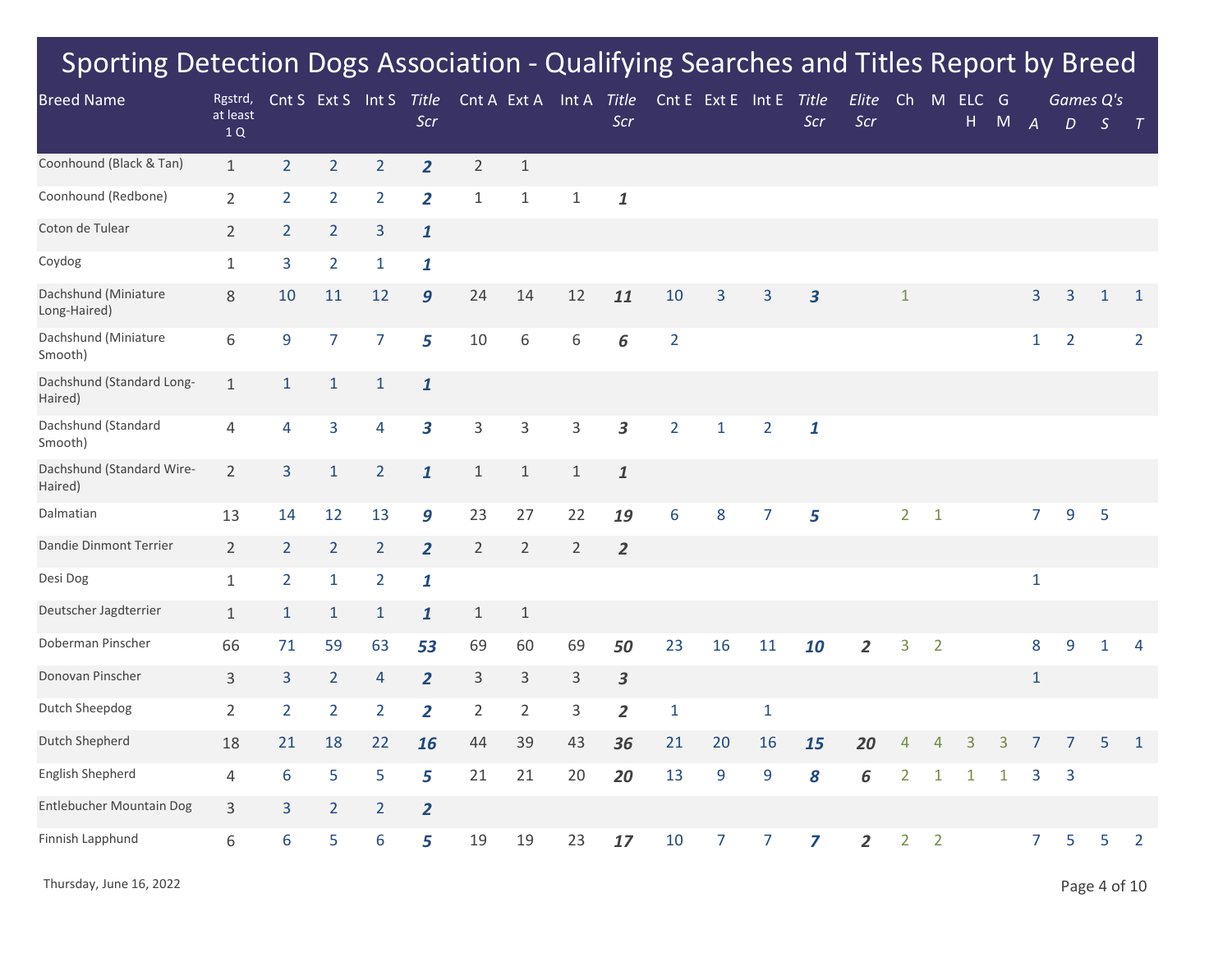| <b>Breed Name</b>             | Rgstrd,        |                 | Cnt S Ext S Int S |                | <b>Title</b>     |                | Cnt A Ext A               | Int A Title    |                |                         | Cnt E Ext E Int E |                | Title                   | Elite | Ch           | M            | ELC G |           |                  | Games Q's        |                |                |
|-------------------------------|----------------|-----------------|-------------------|----------------|------------------|----------------|---------------------------|----------------|----------------|-------------------------|-------------------|----------------|-------------------------|-------|--------------|--------------|-------|-----------|------------------|------------------|----------------|----------------|
|                               | at least<br>1Q |                 |                   |                | Scr              |                |                           |                | Scr            |                         |                   |                | Scr                     | Scr   |              |              | H.    | ${\sf M}$ | $\boldsymbol{A}$ | $\boldsymbol{D}$ | $\mathcal{S}$  | $\top$         |
| Finnish Spitz                 | $\mathbf{1}$   | 2 <sup>1</sup>  | $\mathbf{1}$      | $\overline{2}$ | $\mathbf{1}$     | 8              | 6                         | 6              | 6              | $\overline{3}$          | $\mathbf{1}$      |                |                         |       |              |              |       |           |                  |                  |                |                |
| Fox Terrier (Smooth)          | $\mathbf{1}$   | 3               | $\mathbf{1}$      | 3              | $\mathbf{1}$     | 13             | 12                        | 10             | 10             | 6                       | 4                 | 3              | $\overline{\mathbf{3}}$ |       | $\mathbf{1}$ | $\mathbf{1}$ |       |           | 3                | 3                | 4              | 3              |
| French Bulldog                | 9              | 9               | 9                 | 10             | 8                | $\overline{4}$ | $\overline{4}$            | $\mathsf{3}$   | $\mathbf{1}$   | $\mathbf{1}$            | $\mathbf{1}$      |                |                         |       |              |              |       |           | 4                | 3                | $\overline{2}$ |                |
| German Coolie                 | 4              | 4               | 4                 | 4              | 4                | 8              | $\overline{7}$            | 6              | 6              | $\overline{4}$          | 3                 | $\overline{2}$ | $\overline{2}$          |       |              |              |       |           | 3                | $\overline{2}$   | $\overline{2}$ |                |
| German Pinscher               | 5              | $\overline{7}$  | 3                 | 6              | $\overline{2}$   | $\overline{2}$ | $\overline{2}$            | $\overline{2}$ | $\overline{2}$ | $\overline{2}$          | 3                 | $\mathbf{1}$   | $\mathbf{1}$            |       |              |              |       |           |                  |                  |                |                |
| German Shepherd Dog           | 239            | 272             | 228               | 244            | 190              | 474            | 430                       | 435            | 376            | 233                     | 202               | 184            | 151                     | 35    | 33           | 23           | 3     | 3         | 82               | ###              | 47             | 41             |
| <b>Great Dane</b>             | $\,$ 6 $\,$    | $\overline{7}$  | 6                 | $\overline{4}$ | $\boldsymbol{4}$ |                |                           |                |                |                         |                   |                |                         |       |              |              |       |           |                  |                  |                |                |
| Greater Swiss Mountain<br>Dog | $\mathbf{1}$   | $\mathbf{1}$    | $\mathbf{1}$      | $\mathbf{1}$   | $\mathbf{1}$     |                | $\mathbf 1$               |                |                |                         |                   |                |                         |       |              |              |       |           |                  |                  |                |                |
| Greyhound                     | $\overline{7}$ | 10              | 5                 | 5              | 5                | $\mathsf 9$    | $\overline{7}$            | $8\,$          | $\overline{z}$ | $\overline{3}$          | $\overline{2}$    | $\overline{4}$ | $\overline{2}$          |       | $\mathbf{1}$ |              |       |           | $6\,$            | $\overline{4}$   |                | $\overline{3}$ |
| Havanese                      | 12             | 14              | 11                | 11             | 9                | 13             | 10                        | $\,8\,$        | $\overline{z}$ | $\overline{\mathbf{3}}$ | $\mathbf{1}$      | $\mathbf{1}$   | $\mathbf{1}$            |       |              |              |       |           | $\mathbf 1$      |                  |                |                |
| Hovawart                      | $\overline{2}$ | $\overline{2}$  | $\overline{2}$    | $\overline{2}$ | $\overline{2}$   | $1\,$          | $\mathbf 1$               | $\mathbf{1}$   | $\mathbf{1}$   |                         | $\mathbf{1}$      | $\mathbf{1}$   |                         |       |              |              |       |           |                  |                  |                |                |
| <b>Iceland Sheepdog</b>       | $\mathbf{1}$   | $\mathbf 1$     | $\mathbf{1}$      | $\mathbf{1}$   | 1                |                |                           |                |                |                         |                   |                |                         |       |              |              |       |           |                  |                  |                |                |
| Irish Wolfhound               | $\mathbf{1}$   | $\mathbf{1}$    | $\mathbf{1}$      | $\overline{2}$ | $\mathbf{1}$     |                |                           |                |                |                         |                   |                |                         |       |              |              |       |           |                  |                  |                |                |
| Jack Russell Terrier          | 19             | 21              | 15                | 15             | 13               | 19             | 13                        | 17             | 13             | 13                      | 8                 | 4              | $\overline{2}$          |       | $\mathbf{1}$ |              |       |           | $\mathbf{1}$     | $\overline{7}$   | $\overline{2}$ |                |
| Karelian Bear Dog             | $\mathbf{1}$   | $\overline{2}$  | $\overline{2}$    | $\overline{2}$ | $\overline{2}$   |                |                           |                |                |                         |                   |                |                         |       |              |              |       |           |                  |                  |                |                |
| Keeshond                      | 6              | 6               | 5                 | 4              | 4                | 15             | 13                        | 12             | 10             | $\overline{2}$          | 3                 | $\overline{2}$ | $\overline{\mathbf{2}}$ |       | $\mathbf{1}$ |              |       |           | $\overline{2}$   | 3                | $\overline{2}$ | $\mathbf{1}$   |
| Kerry Blue Terrier            | $\overline{2}$ | $\overline{3}$  | $\overline{2}$    | $\overline{2}$ | $\overline{2}$   | $\mathbf{1}$   |                           |                |                |                         |                   |                |                         |       |              |              |       |           | $\overline{3}$   | $\mathbf{1}$     |                |                |
| Kooikerhondje                 | $\mathbf{1}$   | $\mathbf{1}$    | $\mathbf{1}$      |                |                  |                |                           |                |                |                         |                   |                |                         |       |              |              |       |           |                  |                  |                |                |
| Lagotto Romagnolo             | $\overline{4}$ | $6\phantom{1}6$ | 5                 | 5              | 4                | $\overline{7}$ | $\overline{2}$            | 4              | $\overline{2}$ | $\mathbf{1}$            | $\mathbf{1}$      |                |                         |       |              |              |       |           |                  |                  |                |                |
| Leonberger                    | $\overline{2}$ | $\overline{2}$  | $\overline{2}$    | $\mathbf{1}$   | $\mathbf{1}$     | 3              | $\ensuremath{\mathsf{3}}$ | 3              | 3              | $\overline{2}$          | $\mathbf 1$       |                |                         |       |              |              |       |           |                  |                  |                |                |
| Lhasa Apso                    | $\mathbf 1$    | $\mathbf{1}$    | 1                 | 1              | $\mathbf{1}$     | $\sqrt{4}$     | 4                         | 4              | 4              | 5                       | 5                 | 4              | 4                       |       | $\mathbf{1}$ |              |       |           | 3                | 3                | $\mathbf{1}$   | $\mathbf{1}$   |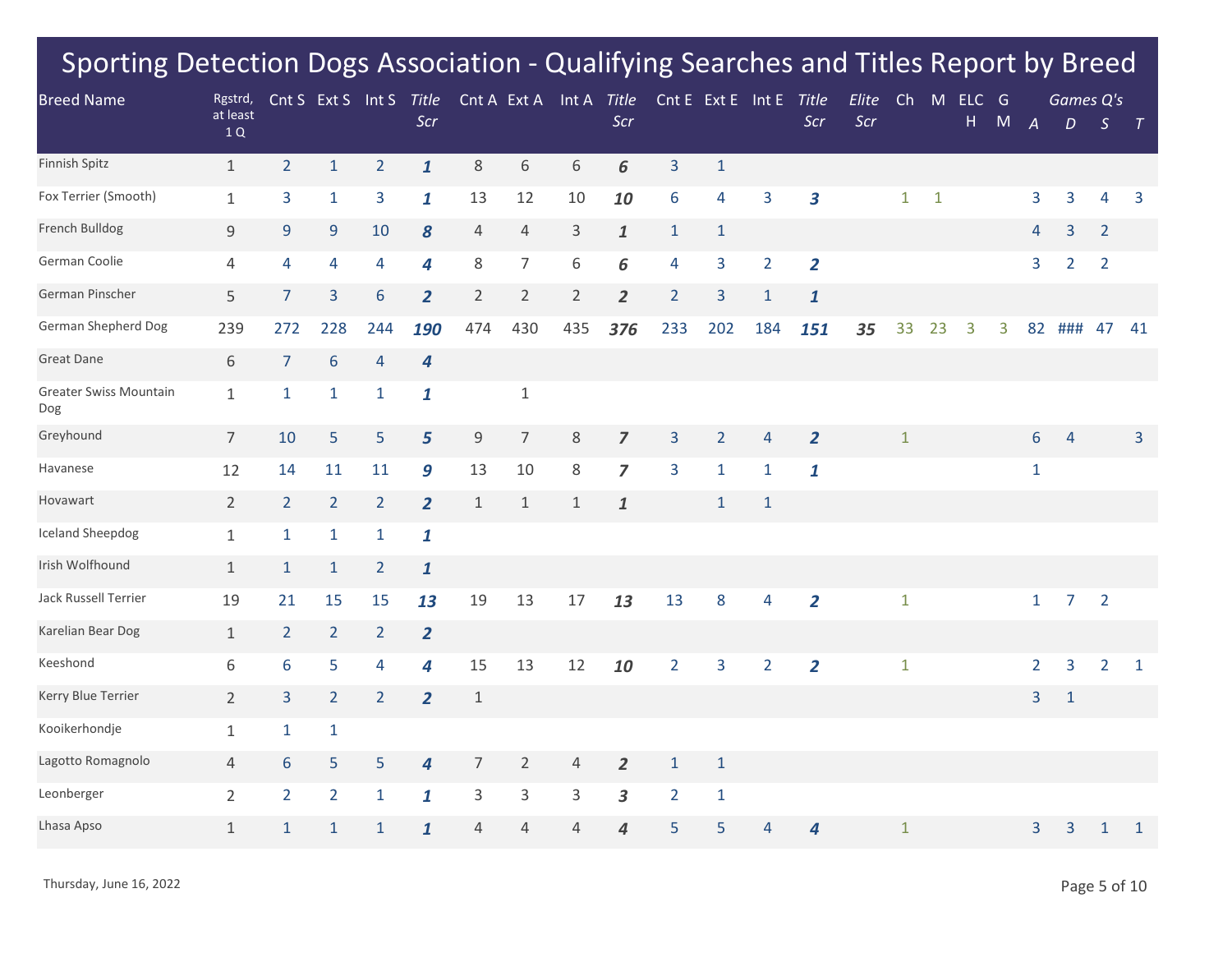| <b>Breed Name</b>                | Rgstrd,        |                | Cnt S Ext S Int S |                | Title                   |                |                | Cnt A Ext A Int A Title |                         |                | Cnt E Ext E Int E |                | Title          | Elite          | Ch             | M              | ELC | G |                  | Games Q's      |               |                |
|----------------------------------|----------------|----------------|-------------------|----------------|-------------------------|----------------|----------------|-------------------------|-------------------------|----------------|-------------------|----------------|----------------|----------------|----------------|----------------|-----|---|------------------|----------------|---------------|----------------|
|                                  | at least<br>1Q |                |                   |                | Scr                     |                |                |                         | Scr                     |                |                   |                | Scr            | Scr            |                |                | H   | M | $\boldsymbol{A}$ | D              | $\mathcal{S}$ | $\top$         |
| Lowchen                          | $\mathbf{1}$   | $\mathbf{1}$   | $\mathbf{1}$      | $\mathbf{1}$   | $\mathbf{1}$            | $\mathbf{1}$   | $\,1\,$        | $\mathbf{1}$            | $\mathbf{1}$            |                |                   |                |                |                |                |                |     |   |                  |                |               |                |
| Manchester Terrier               | 6              | 5              | 4                 | 5              | $\mathbf{3}$            | 6              | $\overline{4}$ | 5                       | $\boldsymbol{4}$        | $\mathbf{1}$   | $\mathbf{1}$      | $\overline{2}$ | $\mathbf{1}$   | $\mathbf{1}$   |                |                |     |   |                  |                |               |                |
| Mastiff                          | 4              | 3              | 3                 | 3              | $\overline{\mathbf{3}}$ | 5              | 4              | 3                       | 3                       |                |                   |                |                |                |                |                |     |   |                  |                |               |                |
| McNab                            | $\overline{2}$ | $\overline{2}$ | $2^{\circ}$       | $\overline{2}$ | $\overline{2}$          | 10             | $\overline{7}$ | 6                       | 5                       | 5              | $\overline{2}$    |                |                |                |                |                |     |   | $\mathbf{1}$     | $\overline{2}$ | $\mathbf{1}$  | $\overline{2}$ |
| Miniature American<br>Shepherd   | 8              | $\overline{7}$ | $\overline{7}$    | 8              | 4                       | 6              | $\,$ 6 $\,$    | 5                       | 5                       | $\overline{7}$ | 3                 | $\overline{2}$ | $\overline{2}$ |                |                |                |     |   | $\overline{2}$   | $\overline{2}$ |               | $\overline{2}$ |
| Miniature Australian<br>Shepherd | 10             | 11             | 13                | 13             | 11                      | 34             | 26             | 25                      | 23                      | 12             | $\overline{7}$    | $\overline{7}$ | 6              |                | 2 <sup>1</sup> | $\overline{2}$ |     |   | 8                | $\overline{9}$ | 4             | $\overline{3}$ |
| Miniature Pinscher               | 3              | 3              | 3                 | 3              | 3                       | $\mathbf{1}$   |                |                         |                         |                |                   |                |                |                |                |                |     |   |                  |                |               |                |
| Mudi                             | $\mathbf{1}$   | $\mathbf{1}$   |                   | $\mathbf{1}$   |                         |                |                |                         |                         |                |                   |                |                |                |                |                |     |   |                  |                |               |                |
| Newfoundland                     | $8\,$          | 8              | 11                | 9              | 8                       | 20             | 21             | 22                      | 19                      | 9              | $\overline{7}$    | 6              | 6              |                | $\overline{2}$ | $\overline{2}$ |     |   |                  |                |               |                |
| Norfolk Terrier                  | $\mathbf{1}$   | $\mathbf{1}$   | $\mathbf{1}$      | $\mathbf{1}$   | $\mathbf{1}$            |                |                |                         |                         |                |                   |                |                |                |                |                |     |   |                  |                |               |                |
| Norwegian Buhund                 | $\mathbf{1}$   | $\mathbf{1}$   | $\mathbf{1}$      | $\mathbf{1}$   | $\mathbf{1}$            | $\overline{2}$ | $1\,$          | $\mathbf{1}$            | $\pmb{\mathit{1}}$      |                |                   |                |                |                |                |                |     |   |                  |                |               |                |
| Norwich Terrier                  | $\mathbf{1}$   | $\mathbf{1}$   | $\mathbf{1}$      | $\mathbf{1}$   | $\mathbf{1}$            |                |                |                         |                         |                |                   |                |                |                |                |                |     |   |                  |                |               |                |
| Otterhound                       | $\overline{2}$ | $\overline{2}$ | $\overline{3}$    | $\overline{2}$ | $\overline{2}$          | $\mathsf 3$    | $\overline{2}$ | 3                       | $\overline{2}$          |                |                   |                |                |                |                |                |     |   |                  |                |               |                |
| Papillon                         | 23             | 26             | 27                | 26             | 21                      | 48             | 33             | 39                      | 32                      | 27             | 18                | 13             | 13             | $\overline{2}$ | $\overline{4}$ | $\overline{2}$ |     |   | 17               | 14             | 8             | 8              |
| Parson Russell Terrier           | 12             | 11             | $\overline{7}$    | 10             | 6                       | $\,8\,$        | 6              | 6                       | 5                       | $1\,$          | $\mathbf{1}$      | $\mathbf{1}$   | $\mathbf{1}$   |                |                |                |     |   |                  |                |               |                |
| Patterdale Terrier               | $\overline{7}$ | $6\phantom{1}$ | 5                 | 5              | $\overline{4}$          | $\overline{7}$ | 5              | 3                       | $\overline{\mathbf{3}}$ | $\mathbf{1}$   |                   |                |                |                |                |                |     |   |                  |                |               |                |
| Pekingese                        | $\mathbf{1}$   | $\mathbf{1}$   | $\mathbf{1}$      | $\mathbf{1}$   | $\mathbf{1}$            | $\mathbf{1}$   | $\overline{2}$ |                         |                         |                |                   |                |                |                |                |                |     |   | $1\,$            |                |               |                |
| Petit Basset Griffon<br>Vendeen  | $\mathbf{1}$   | $\mathbf{1}$   | $\mathbf{1}$      | $\mathbf{1}$   | $\mathbf{1}$            | 3              | $\mathsf 3$    | 3                       | 3                       |                |                   |                |                |                |                |                |     |   |                  |                |               |                |
| Pharaoh Hound (Miniature)        | $\mathbf{1}$   | $\mathbf{1}$   | $\mathbf{1}$      | $\mathbf{1}$   | 1                       |                |                |                         |                         |                |                   |                |                |                |                |                |     |   |                  |                |               |                |
| Pointer                          | $\mathbf{1}$   | $\mathbf{1}$   | $\mathbf{1}$      | $\mathbf{1}$   | $\mathbf{1}$            |                |                |                         |                         |                |                   |                |                |                |                |                |     |   |                  |                |               |                |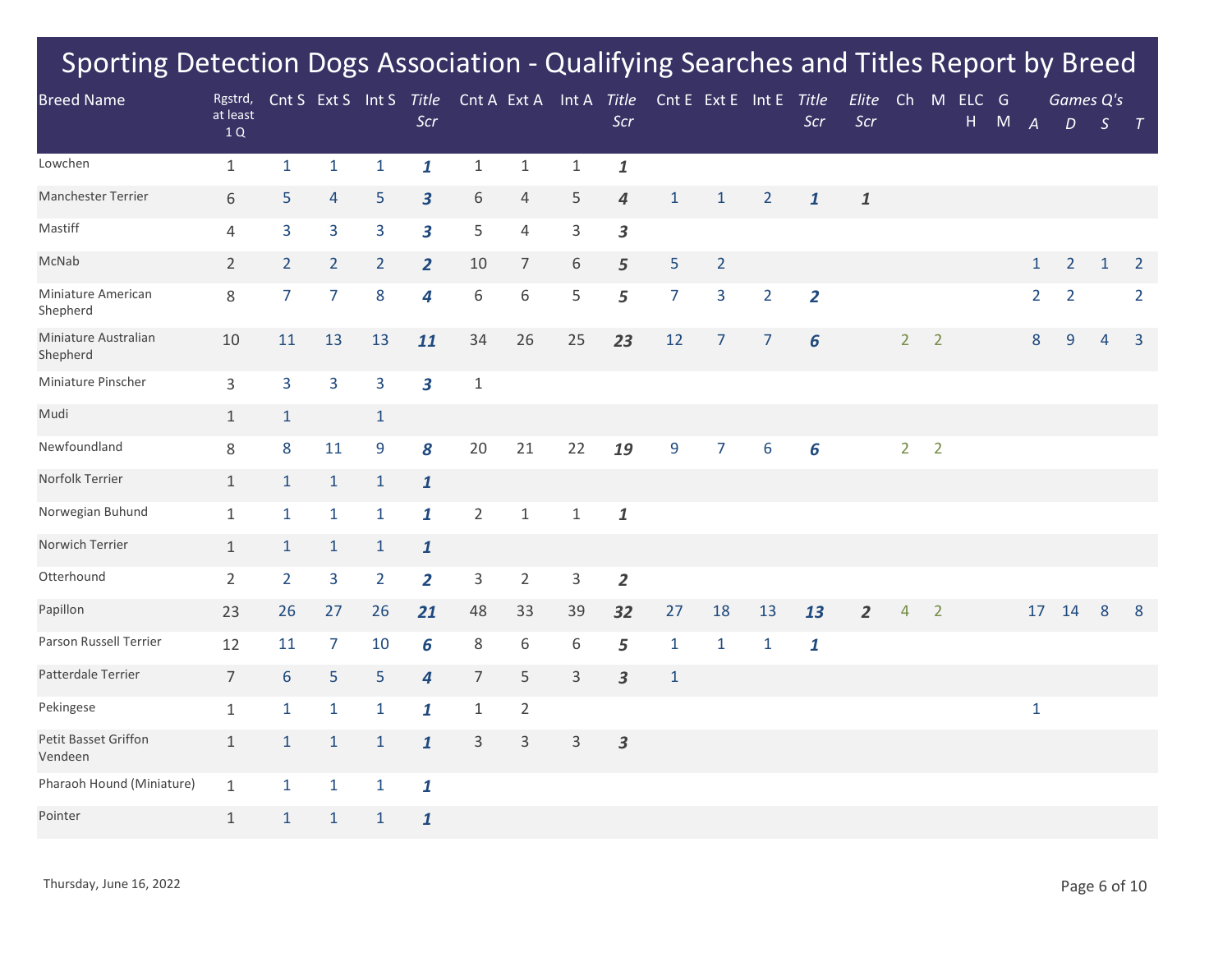| <b>Breed Name</b>                       | Rgstrd,        |                 | Cnt S Ext S Int S |                | Title                   |                | Cnt A Ext A    | Int A Title    |                |                | Cnt E Ext E Int E |                | Title                   | Elite | Ch           | M            | ELC          | G            |                |                | Games Q's        |                |
|-----------------------------------------|----------------|-----------------|-------------------|----------------|-------------------------|----------------|----------------|----------------|----------------|----------------|-------------------|----------------|-------------------------|-------|--------------|--------------|--------------|--------------|----------------|----------------|------------------|----------------|
|                                         | at least<br>1Q |                 |                   |                | Scr                     |                |                |                | Scr            |                |                   |                | Scr                     | Scr   |              |              | H            | M            | $\overline{A}$ | D              | $\boldsymbol{S}$ | T              |
| Pointer (English)                       | 6              | 5               | 6                 | 6              | 5                       | 3              | $\overline{2}$ | $\overline{2}$ | $\overline{2}$ |                | $\mathbf{1}$      | $\mathbf{1}$   |                         |       |              |              |              |              | $\mathbf{1}$   | $\mathbf{1}$   | $\mathbf{1}$     |                |
| Pointer (German Short-<br>Haired)       | 21             | 25              | 20                | 25             | 19                      | 33             | 27             | 30             | 22             | $\overline{4}$ | $\overline{2}$    | $\overline{2}$ |                         |       |              |              |              |              | $\overline{3}$ | 5              | $\mathbf{1}$     |                |
| Polish Lowland Sheepdog                 | 4              | $\overline{4}$  | 3                 | 3              | $\overline{\mathbf{3}}$ | 5              | 5              | 5              | 5              | 3              | $\overline{2}$    | $\overline{2}$ | $\overline{2}$          |       | $\mathbf{1}$ |              |              |              |                |                |                  |                |
| Pomeranian                              | 4              | $\overline{4}$  | 4                 | 3              | $\overline{\mathbf{3}}$ | 9              | 3              | $\mathsf{3}$   | $\overline{2}$ |                |                   |                |                         |       |              |              |              |              |                | 4              |                  |                |
| Poodle (Miniature)                      | 21             | 21              | 20                | 21             | 18                      | 23             | 16             | 20             | 15             | $\overline{7}$ | 5                 | $\overline{2}$ | $\mathbf{1}$            |       |              |              |              |              | 3              | $\overline{4}$ |                  |                |
| Poodle (Moyen)                          | $\overline{2}$ | $\overline{2}$  | $\overline{2}$    | $\overline{2}$ | $\overline{2}$          | $\overline{2}$ | 3              | $\overline{2}$ | $\overline{2}$ | 3              | $\overline{4}$    | $\overline{2}$ | $\overline{2}$          |       |              |              |              |              | $\mathbf{1}$   | $\mathbf{1}$   |                  | $\mathbf{1}$   |
| Poodle (Standard)                       | 32             | 42              | 30                | 31             | 26                      | 35             | 24             | 28             | 20             | 12             | 8                 | 9              | 6                       | 1     | 1            | $\mathbf{1}$ |              |              | 9              | 9              | 3                | $\mathbf{1}$   |
| Poodle (Toy)                            | $\overline{7}$ | $6\phantom{1}6$ | 6                 | $\overline{4}$ | 4                       | 15             | 11             | 9              | 9              | 5              | 3                 | 3              | $\overline{\mathbf{3}}$ | 1     | $\mathbf{1}$ | 1            |              |              | 6              | 5              | 3                | 3              |
| Portuguese Water Dog                    | 34             | 34              | 36                | 34             | 28                      | 72             | 60             | 62             | 53             | 42             | 33                | 20             | 17                      | 5     | 4            | 3            | $\mathbf{1}$ | $\mathbf{1}$ | 18             | 20             | 13               | $\overline{2}$ |
| Presa Canario                           | $\overline{2}$ | $\mathbf{1}$    | $\mathbf{1}$      | $\mathbf{1}$   | $\mathbf{1}$            | $\mathsf{3}$   | 3              | $\overline{4}$ | 3              |                |                   |                |                         |       |              |              |              |              |                |                |                  |                |
| Pudelpointer                            | $\mathbf{1}$   | $\mathbf{1}$    | $\mathbf{1}$      | $\mathbf{1}$   | $\mathbf{1}$            | $\mathbf{1}$   | $\mathbf{1}$   | $\mathbf{1}$   | 1              | $\overline{2}$ |                   | $\mathbf{1}$   |                         |       |              |              |              |              |                |                |                  |                |
| Pug                                     | 6              | $\overline{9}$  | 6                 | $\overline{7}$ | 5                       | 18             | 16             | 11             | 11             | 5              | 5                 | 4              | 4                       | 3     | $\mathbf 1$  | $\mathbf{1}$ |              |              | $\mathbf{1}$   | $\mathbf{1}$   |                  |                |
| Puli                                    | 1              | $\mathbf{1}$    | 1                 | 1              | 1                       |                |                |                |                |                |                   |                |                         |       |              |              |              |              |                |                |                  |                |
| Pumi                                    | $\overline{2}$ | 5               | 5                 | $\overline{4}$ | 4                       | 5              | 3              | 3              | 3              | 4              | $\mathbf{1}$      | $\overline{2}$ | $\mathbf{1}$            |       |              |              |              |              |                |                |                  |                |
| Rat Terrier                             | 6              | $\overline{7}$  | 5                 | 6              | 4                       | $\overline{4}$ | 5              | $\overline{4}$ | 4              | 5              | 3                 | 3              | $\overline{\mathbf{3}}$ |       | $\mathbf{1}$ |              |              |              | $\overline{2}$ | $\overline{3}$ |                  |                |
| Redbone Coonhound                       | 3              | 3               | $\overline{2}$    | 3              | $\overline{2}$          | $\overline{4}$ | 4              | 4              | 4              | 16             | 16                | 14             | 14                      | 4     | 1            | 1            |              |              | $\mathbf{1}$   |                |                  |                |
| Retriever (Chesapeake Bay)              | 9              | 8               | $\overline{7}$    | 9              | $\overline{z}$          | 5              | 6              | 5              | 5              | 5              | 4                 | 5              | $\overline{\mathbf{3}}$ |       | $\mathbf{1}$ |              |              |              | 5              | 6              | 5                | 3              |
| Retriever (Flat-Coated)                 | 23             | 24              | 23                | 23             | 16                      | 13             | 15             | 15             | 7              | 3              | $\overline{2}$    | $\overline{2}$ | $\mathbf{1}$            |       |              |              |              |              | $\overline{2}$ | $\overline{4}$ |                  |                |
| Retriever (Golden)                      | 98             | 105             | 89                | 96             | 76                      | 151            | 135            | 139            | 112            | 58             | 49                | 42             | 37                      | 5     | 10           | 6            |              |              | 34             | 41             | 12               | 8              |
| Retriever (Labrador)                    | 183            | 218             | 194               | 200            | 169                     | 381            | 374            | 357            | 315            | 197            | 175               | 143            | 131                     | 14    | 28           | 20           | 1            | 1            | 63             | 83             | 39               | 37             |
| Retriever (Nova Scotia<br>Duck Tolling) | 50             | 54              | 51                | 53             | 44                      | 75             | 73             | 74             | 60             | 41             | 35                | 29             | 20                      | 6     | 6            | 3            | 1            | $\mathbf{1}$ | 17             | 18             | 6                | 5              |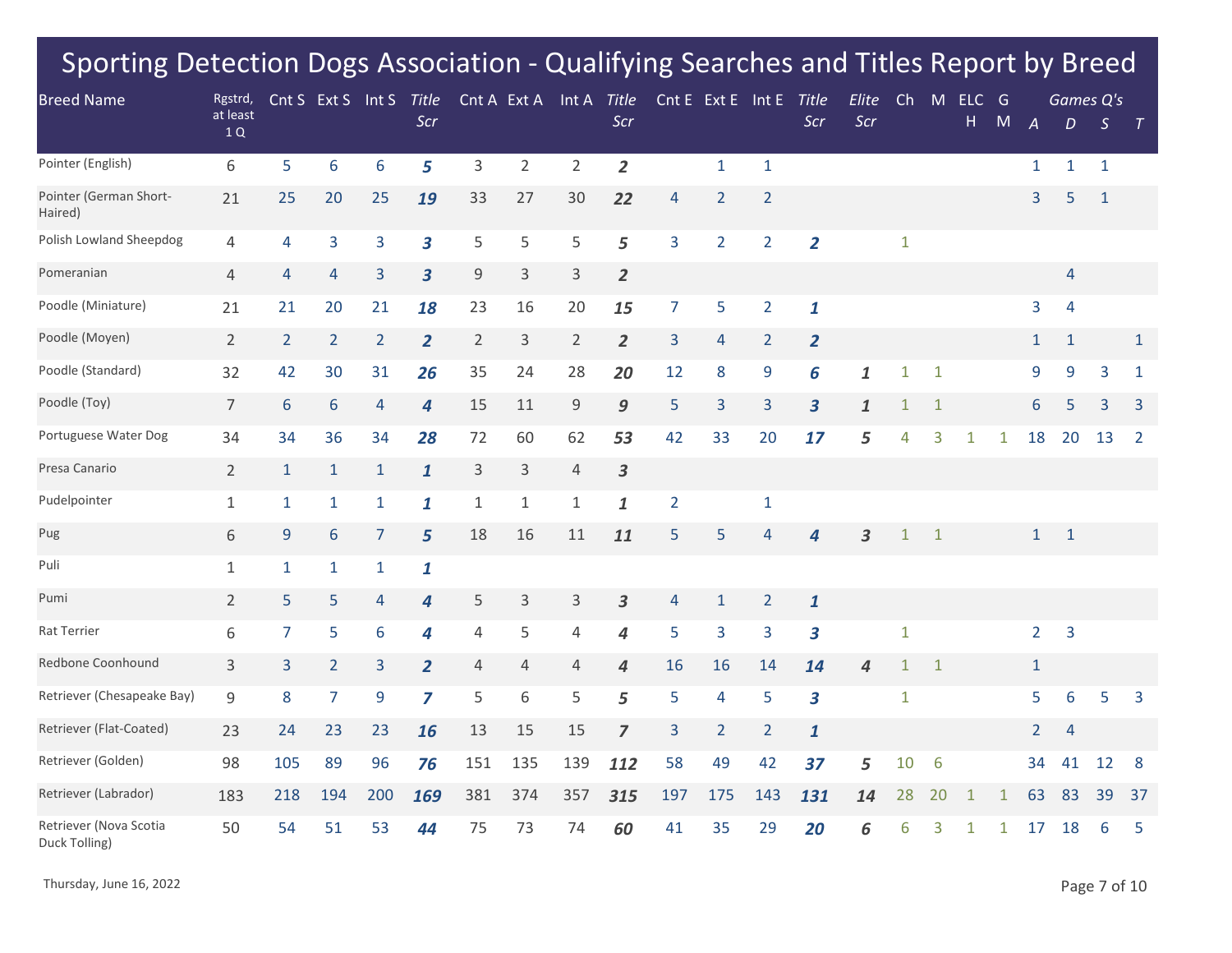| <b>Breed Name</b>              | Rgstrd,        |                | Cnt S Ext S Int S |                | Title                   |                | Cnt A Ext A    | Int A Title    |                    |                | Cnt E Ext E Int E |                | Title                   | Elite | Ch             | M              | ELC G |   |                |                | Games Q's      |                |
|--------------------------------|----------------|----------------|-------------------|----------------|-------------------------|----------------|----------------|----------------|--------------------|----------------|-------------------|----------------|-------------------------|-------|----------------|----------------|-------|---|----------------|----------------|----------------|----------------|
|                                | at least<br>1Q |                |                   |                | Scr                     |                |                |                | Scr                |                |                   |                | Scr                     | Scr   |                |                | H     | M | $\overline{A}$ | D              | S              | $\top$         |
| Rhodesian Ridgeback            | $\overline{7}$ | 9              | $\overline{7}$    | 6              | 6                       | 6              | $\mathsf 3$    | $\overline{7}$ | $\mathbf{3}$       | $\overline{2}$ | $1\,$             | $\mathbf 1$    |                         |       |                |                |       |   | $\overline{4}$ | $\mathbf{1}$   |                |                |
| Rottweiler                     | 48             | 56             | 48                | 45             | 39                      | 106            | 96             | 98             | 88                 | 60             | 50                | 48             | 36                      | 3     | 10             | 9              |       |   | 15             | 16             | 4              | 3              |
| Samoyed                        | 3              | $\overline{3}$ | 3                 | 3              | $\mathbf{3}$            | 4              | $\mathsf 3$    | 5              | $\overline{2}$     | $\overline{2}$ |                   |                |                         |       |                |                |       |   | $1\,$          |                |                | $\mathbf{1}$   |
| Schapendoes                    | 3              | 3              | $\overline{2}$    | $\overline{2}$ | $\overline{2}$          | $\overline{2}$ |                | $\mathbf{1}$   |                    |                |                   |                |                         |       |                |                |       |   |                |                |                |                |
| Schipperke                     | 9              | 10             | 10                | $\overline{7}$ | $\overline{\mathbf{z}}$ | 6              | $\sqrt{4}$     | $\overline{2}$ | $\overline{2}$     | $\overline{4}$ |                   |                |                         |       |                |                |       |   | $\mathbf{1}$   | $\overline{2}$ |                |                |
| Schnauzer (Giant)              | 8              | $\bf 8$        | $\overline{7}$    | 6              | 6                       | 6              | 5              | 5              | $\boldsymbol{4}$   |                |                   |                |                         |       |                |                |       |   |                | $\mathbf 1$    |                |                |
| Schnauzer (Miniature)          | 21             | 24             | 18                | 14             | 13                      | 34             | 32             | 33             | 27                 | 14             | 6                 | 8              | 6                       |       | $\overline{2}$ | $\mathbf{1}$   |       |   | 5              | 6              | 5              | $\overline{2}$ |
| Schnauzer (Standard)           | 10             | 10             | 9                 | 9              | 8                       | 16             | 15             | 16             | 15                 | 9              | 9                 | 9              | 9                       |       | $\overline{2}$ | $\overline{2}$ |       |   |                |                |                |                |
| <b>Scottish Terrier</b>        | 6              | 19             | 14                | 19             | 14                      | 13             | $\overline{7}$ | 10             | 6                  | $\mathbf{1}$   |                   |                |                         |       |                |                |       |   |                |                |                |                |
| Setter (English)               | 4              | 3              | 5                 | 4              | $\overline{\mathbf{3}}$ | 10             | $\mathsf 9$    | 11             | 8                  | 3              | 5                 | 3              | $\overline{\mathbf{3}}$ |       | $\mathbf{1}$   | $\mathbf{1}$   |       |   |                |                |                |                |
| Setter (Gordon)                | 8              | 5              | 8                 | 8              | 5                       | 5              | 6              | $\overline{7}$ | 5                  | $\overline{4}$ | $\overline{2}$    | 3              | $\mathbf{1}$            |       |                |                |       |   |                |                |                |                |
| Setter (Irish Red & White)     | $\mathbf{1}$   | $\mathbf{1}$   | $\mathbf{1}$      |                |                         |                |                |                |                    |                |                   |                |                         |       |                |                |       |   |                |                |                |                |
| Setter (Irish)                 | $\mathbf{1}$   | $\mathbf{1}$   | $\mathbf{1}$      | $\mathbf{1}$   | $\mathbf{1}$            |                | $1\,$          | $1\,$          |                    |                |                   |                |                         |       |                |                |       |   |                |                |                |                |
| Shetland Sheepdog              | 109            | 118            | 111               | 113            | 94                      | 212            | 184            | 167            | 140                | 94             | 62                | 48             | 40                      | 3     | 11             | 8              |       |   | 47             | 41             | 26             | 9              |
| Shiba Inu                      | 8              | $\overline{7}$ | $\overline{7}$    | 9              | $\overline{z}$          | 18             | 20             | 21             | 17                 | 8              | 10                | $\overline{7}$ | 6                       |       | $\mathbf{1}$   | $\mathbf{1}$   |       |   | $\overline{2}$ | $\mathbf{1}$   |                | $\mathbf{1}$   |
| Shih Tzu                       | $\overline{2}$ | $\overline{2}$ | $\overline{2}$    | $\overline{2}$ | $\overline{2}$          | $\overline{4}$ | $\mathbf{1}$   | 3              | $\pmb{\mathit{1}}$ |                |                   |                |                         |       |                |                |       |   |                |                |                |                |
| Shiloh Shepherd                | $\overline{2}$ | $\overline{3}$ | 3                 | $\overline{2}$ | $\overline{2}$          | 3              | 4              | $\overline{2}$ | $\overline{2}$     | $\overline{2}$ | $\mathbf{1}$      | $\mathbf{1}$   | $\mathbf{1}$            |       |                |                |       |   | $\mathbf{1}$   | $\overline{2}$ | $\mathbf{1}$   |                |
| Siberian Husky                 | 18             | 21             | 15                | 18             | 12                      | 33             | 29             | 35             | 28                 | 16             | 13                | 14             | 13                      |       | $\overline{4}$ | 3              |       |   | $\overline{7}$ | 9              | 3              | 4              |
| Silken Windhound               | 5              | 8              | 5                 | 5              | 5                       | $\overline{7}$ | 3              | 5              | $\overline{2}$     |                |                   |                |                         |       |                |                |       |   |                | $\mathbf{1}$   |                |                |
| Soft-Coated Wheaten<br>Terrier | 8              | 11             | 6                 | 9              | 6                       | 16             | 15             | 14             | 14                 | 9              | 5                 | 5              | 5                       |       | $\overline{2}$ | $\mathbf{1}$   |       |   | $\overline{2}$ | 1              | $\overline{2}$ |                |
| Spaniel (American Cocker)      | 18             | 23             | 22                | 22             | 19                      | 29             | 22             | 26             | 17                 | 6              | 8                 | 5              | 4                       |       | $\overline{2}$ |                |       |   | 3              | 3              | $\mathbf{1}$   |                |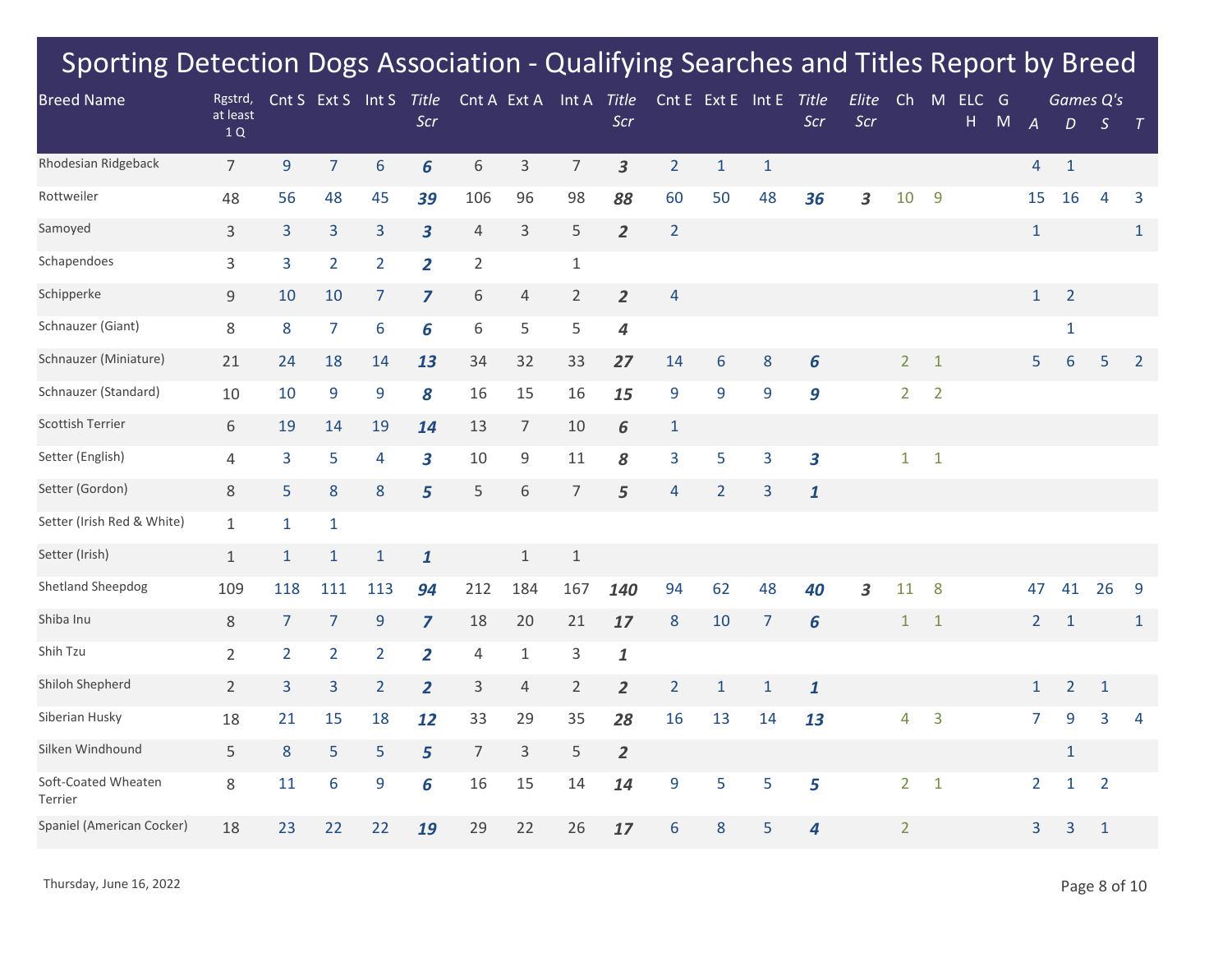| <b>Breed Name</b>          | Rgstrd,        |                | Cnt S Ext S    | Int S          | Title          |                | Cnt A Ext A    | Int A        | Title              |                | Cnt E Ext E Int E |                | <b>Title</b>   | Elite          | Ch              | M              | <b>ELC</b> | G         |                  | Games Q's      |                 |                |
|----------------------------|----------------|----------------|----------------|----------------|----------------|----------------|----------------|--------------|--------------------|----------------|-------------------|----------------|----------------|----------------|-----------------|----------------|------------|-----------|------------------|----------------|-----------------|----------------|
|                            | at least<br>1Q |                |                |                | Scr            |                |                |              | Scr                |                |                   |                | Scr            | Scr            |                 |                | H          | ${\sf M}$ | $\boldsymbol{A}$ | D              | $\mathcal{S}$   | $\top$         |
| Spaniel (Blue Picardy)     | $\mathbf{1}$   | $\overline{2}$ | $\overline{3}$ | $\overline{2}$ | $\overline{2}$ |                |                |              |                    |                |                   |                |                |                |                 |                |            |           |                  |                |                 |                |
| Spaniel (Brittany)         | 22             | 28             | 21             | 23             | 16             | 34             | 35             | 33           | 27                 | 17             | 13                | 11             | 8              | $\mathbf{1}$   | $\overline{2}$  |                |            |           | 11               | 15             | $6\phantom{1}6$ | $\mathbf{1}$   |
| Spaniel (Clumber)          | $\overline{2}$ | $\mathbf{1}$   | 3              | $\mathbf{1}$   |                |                |                | $\mathbf{1}$ |                    |                |                   |                |                |                |                 |                |            |           |                  |                |                 |                |
| Spaniel (English Cocker)   | 39             | 46             | 38             | 43             | 36             | 74             | 72             | 81           | 62                 | 44             | 40                | 37             | 29             | 4              | $6\phantom{1}6$ | 5              |            |           | 28               | 25             | $\bf 8$         | $\overline{3}$ |
| Spaniel (English Springer) | 34             | 42             | 33             | 42             | 30             | 67             | 64             | 64           | 53                 | 41             | 23                | 22             | 17             | $\overline{2}$ | 6               | 3              |            |           | 11               | 15             | 7               | $\overline{4}$ |
| Spaniel (Field)            | 3              | $\overline{4}$ | $\overline{2}$ | $\overline{3}$ | $\overline{2}$ | $\overline{4}$ | $\overline{2}$ | $1\,$        | $\pmb{\mathit{1}}$ |                |                   |                |                |                |                 |                |            |           |                  |                |                 |                |
| Spaniel (French)           | $\overline{7}$ | $\overline{7}$ | $\overline{7}$ | 6              | 6              | 12             | 12             | 14           | 11                 | 10             | $\overline{7}$    | 9              | $\overline{z}$ |                | $\overline{2}$  |                |            |           | $\overline{7}$   | 8              | 5               | 6              |
| Spaniel (Irish Water)      | $\mathbf{1}$   |                | $\mathbf{1}$   | $\mathbf{1}$   |                |                | $\mathbf{1}$   | $\mathbf{1}$ |                    |                |                   |                |                |                |                 |                |            |           |                  |                |                 |                |
| Spaniel (Welsh Springer)   | 6              | 5              | 5              | 5              | 5              | 8              | $\overline{7}$ | 8            | $\overline{z}$     | 5              | $\overline{2}$    | 3              | $\overline{2}$ |                | $\mathbf{1}$    |                |            |           | 4                | $\mathbf{1}$   |                 | 3              |
| Spanish Water Dog          | $\overline{2}$ | $\overline{2}$ | $\mathbf{1}$   | $\mathbf{1}$   | $\mathbf{1}$   |                |                |              |                    |                |                   |                |                |                |                 |                |            |           |                  |                |                 |                |
| Spinone Italiano           | $\mathbf{1}$   | $\mathbf{1}$   | $\mathbf{1}$   | $\mathbf{1}$   | $\mathbf{1}$   | $\overline{2}$ | $\overline{3}$ | 3            | $\overline{2}$     |                |                   |                |                |                |                 |                |            |           | $\mathbf{1}$     | $\overline{2}$ | $\mathbf{1}$    |                |
| St. Bernard                | $\overline{2}$ | $\mathbf{1}$   |                | $\overline{2}$ |                | $\mathsf{3}$   |                | $\mathbf{1}$ |                    |                |                   |                |                |                |                 |                |            |           |                  | $\mathbf{1}$   |                 |                |
| Staffordshire Bull Terrier | 5              | 4              | 4              | 4              | $\overline{2}$ | $\mathbf{1}$   | $\mathbf{1}$   | $\mathbf 1$  | $\mathbf{1}$       |                |                   |                |                |                |                 |                |            |           |                  |                |                 |                |
| Swedish Vallhund           | $\overline{4}$ | 4              | 4              | 4              | $\overline{4}$ | 10             | 10             | 11           | 9                  | $\overline{2}$ |                   |                |                |                |                 |                |            |           |                  |                |                 |                |
| Terrier Nu Americain       | $\mathbf{1}$   | $\mathbf{1}$   |                | $\mathbf{1}$   |                |                |                |              |                    |                |                   |                |                |                |                 |                |            |           |                  |                |                 |                |
| Thai Ridgeback             | $\mathbf{1}$   |                | $\mathbf{1}$   | $\mathbf{1}$   |                |                |                |              |                    |                |                   |                |                |                |                 |                |            |           |                  |                |                 |                |
| Tibetan Spaniel            | $\mathbf{1}$   | $\mathbf{1}$   | $\mathbf{1}$   | $\overline{2}$ | $\mathbf{1}$   |                |                |              |                    |                |                   |                |                |                |                 |                |            |           |                  |                |                 |                |
| Toy Fox Terrier            | $\overline{4}$ | 4              | $\overline{4}$ | 4              | 4              | 19             | 19             | 15           | 14                 | $6\,$          | $\bf 8$           | 6              | 6              |                | $\overline{2}$  | $\overline{2}$ |            |           | $\overline{7}$   | $6\,$          | 5               |                |
| Vizsla (Smooth)            | 25             | 31             | 24             | 27             | 23             | 28             | 27             | 28           | 19                 | $6\,$          | $\overline{2}$    | $\overline{2}$ | $\mathbf{1}$   |                |                 |                |            |           | 6                | 5              | $\overline{2}$  | $\mathbf{1}$   |
| Weimaraner                 | 10             | 12             | 13             | 13             | 12             | 13             | 12             | 14           | 10                 | $\bf 8$        | $\bf 8$           | 5              | 4              | $\overline{2}$ | $\mathbf{1}$    |                |            |           |                  | $\mathbf{1}$   |                 |                |
| Welsh Corgi (Cardigan)     | 8              | 10             | 7              | 9              | $\overline{z}$ | 9              | $\overline{7}$ | 7            | 6                  | 8              | 3                 | 5              | $\mathbf{1}$   |                |                 |                |            |           | 4                | 8              | 3               |                |